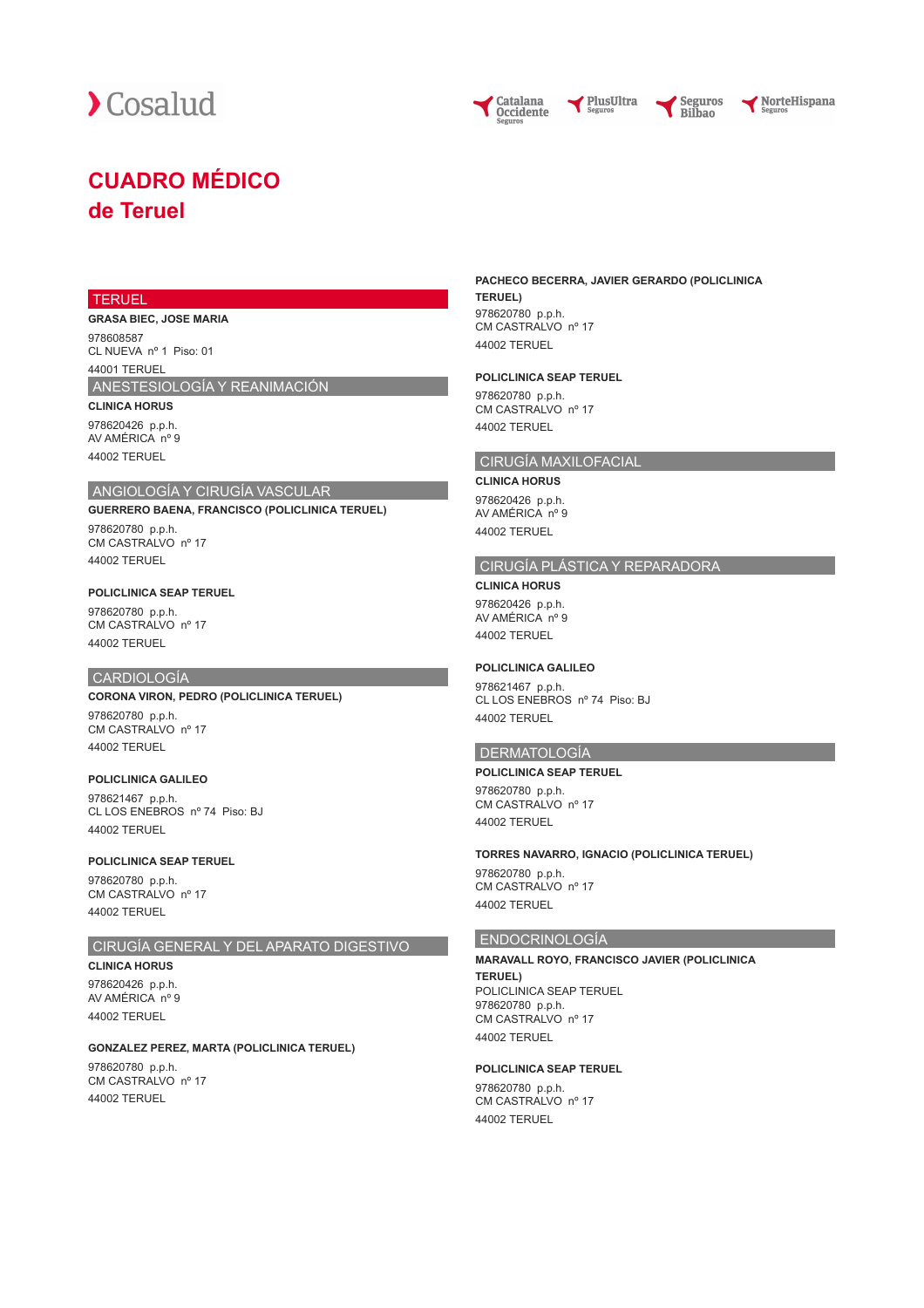# Cosalud

## ENFERMERÍA

#### **BAILON ALTABAS, JAVIER**

978611813 p.p.h. RD AMBELES nº 40 Piso: 03 44001 TERUEL

## **CLINICA HORUS**

978620426 p.p.h. AV AMÉRICA nº 9 44002 TERUEL

## **GOMEZ VILLALBA, PATRICIA (POLICLINICA TERUEL)**

POLICLINICA SEAP TERUEL 978620780 p.p.h. CM CASTRALVO nº 17 44002 TERUEL

#### **ORTA, AMADA (POLICLINICA TERUEL)**

978620780 p.p.h. CM CASTRALVO nº 17 44002 TERUEL

### **POLICLINICA SEAP TERUEL**

978620780 p.p.h. CM CASTRALVO nº 17 44002 TERUEL

## **RUIZ GAMIZ, ANTONIO**

978603245 p.p.h. CL AGUSTINA DE ARAGÓN nº 3 Piso: 01 44002 TERUEL

#### FISIOTERAPIA

#### **IBAÑEZ SANAHUJA, MARIA JOSE (POLICLINICA TERUEL )**

978620780 p.p.h. CM CASTRALVO nº 17 44002 TERUEL

#### **MARQUEZ, LAURA (POLICLINICA TERUEL)**

978620780 p.p.h. CM CASTRALVO nº 17 44002 TERUEL

## **POLICLINICA GALILEO**

978621467 p.p.h. CL LOS ENEBROS nº 74 Piso: BJ 44002 TERUEL

#### **POLICLINICA SEAP TERUEL**

978620780 p.p.h. CM CASTRALVO nº 17 44002 TERUEL

## **VICENTE SALAR, TATIANA**

978622010 p.p.h. AV AMÉRICA nº 9 Piso: BJ 44002 TERUEL

## GERIATRÍA

#### **POLICLINICA SEAP TERUEL**

978620780 p.p.h. CM CASTRALVO nº 17 44002 TERUEL

## GINECOLOGÍA Y OBSTETRICIA

## **ARRIBAS FERRIOL, GEMMA (POLICLINICA TERUEL)**

978620780 p.p.h. CM CASTRALVO nº 17 44002 TERUEL

#### **MARIN MONTES, ANTONIO (POLICLINICA TERUEL)**

978620780 p.p.h. CM CASTRALVO nº 17 44002 TERUEL

## **POLICLINICA SEAP TERUEL**

978620780 p.p.h. CM CASTRALVO nº 17 44002 TERUEL

## **SPINOSO CRUZ, VICENTE (POLICLINICA TERUEL)**

978620780 p.p.h. CM CASTRALVO nº 17 44002 TERUEL

## MEDICINA GENERAL

## **DIAZ HIDALGO, ANTONIO (POLICLINICA TERUEL)**

978620780 p.p.h. CM CASTRALVO nº 17 44002 TERUEL

## **LOIS GARCIA, AGUSTIN**

978607658 p.p.h. CL SAN FRANCISCO nº 32 Piso: 01 Puerta: A 44001 TERUEL

### **PEGUERO, HEIZEL (POLICLINICA TERUEL)**

978620780 p.p.h. CM CASTRALVO nº 17 44002 TERUEL

#### **POLICLINICA SEAP TERUEL**

978620780 p.p.h. CM CASTRALVO nº 17 44002 TERUEL

## MEDICINA INTERNA

**POLICLINICA GALILEO**

978621467 p.p.h. CL LOS ENEBROS nº 74 Piso: BJ 44002 TERUEL

## NEUROCIRUGÍA

## **RM CDI FUENFRESCA (POLICLINICA GALILEO)**

978621467 p.p.h. CL LOS ENEBROS nº 74 Piso: BJ 44002 TERUEL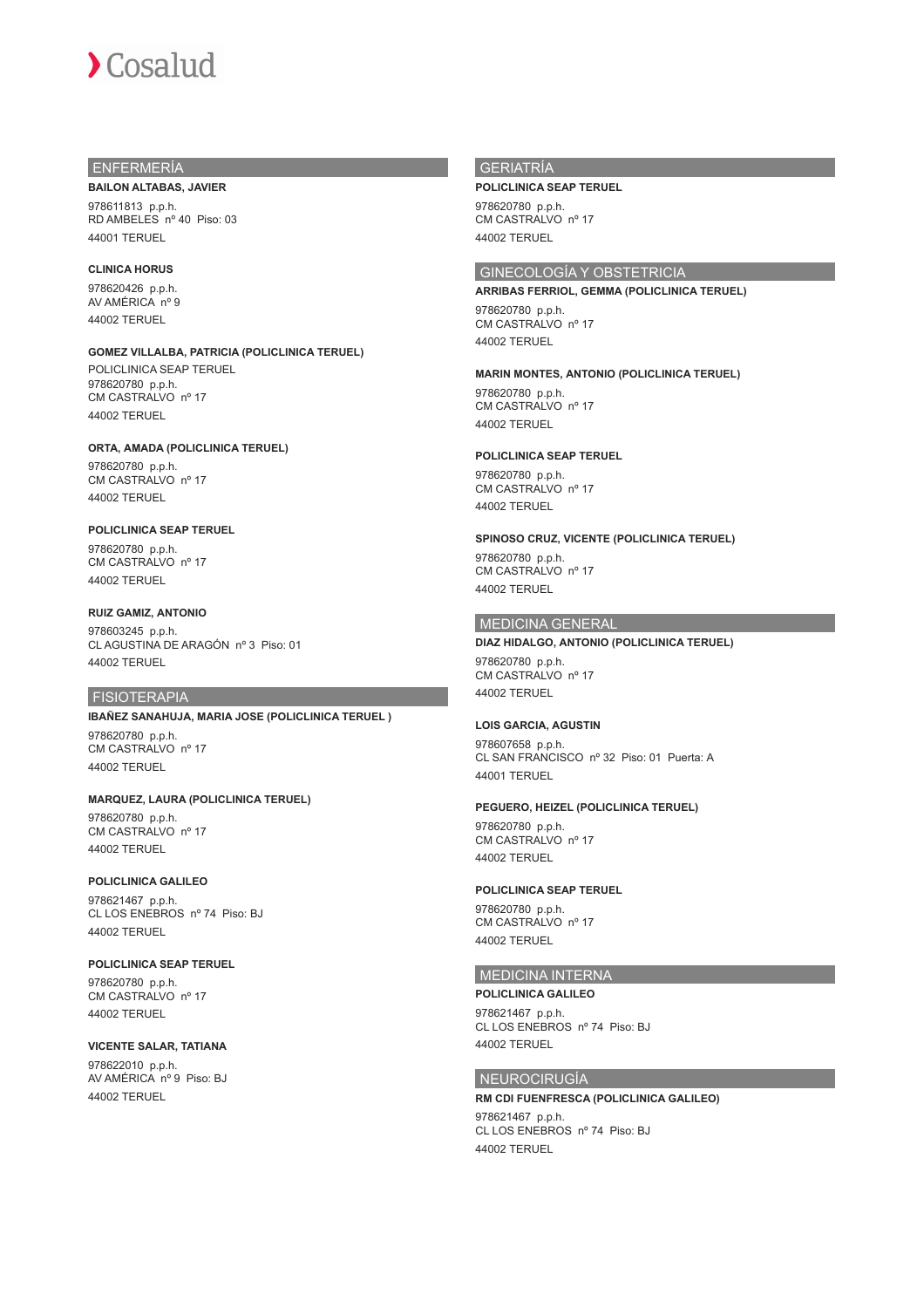

## NEUROFISIOLOGÍA

#### **CUARTEROS RÍOS, MARIA PILAR (NFC Y SUEÑO CENTRO MEDICO AGUSTINA DE ARAGON)**

078610472 CL AGUSTINA DE ARAGÓN nº 5 44002 TERUEL MAÑANAS

### **GASPAR, CONCHA (POLICLINICA TERUEL)**

978620780 p.p.h. CM CASTRALVO nº 17 44002 TERUEL

## **POLICLINICA SEAP TERUEL**

978620780 p.p.h. CM CASTRALVO nº 17 44002 TERUEL

## OFTALMOLOGÍA

**ALIAS ALEGRE, EVA (POLICLINICA TERUEL)** POLICLINICA SEAP TERUEL 978620780 p.p.h. CM CASTRALVO nº 17 44002 TERUEL

#### **CLINICA HORUS**

978620426 p.p.h. AV AMÉRICA nº 9 44002 TERUEL

## **PASTOR ESPUIG, MARIA (POLICLINICA TERUEL)**

POLICLINICA SEAP TERUEL 978620780 p.p.h. CM CASTRALVO nº 17 44002 TERUEL

### **POLICLINICA SEAP TERUEL**

978620780 p.p.h. CM CASTRALVO nº 17 44002 TERUEL

#### OTORRINOLARINGOLOGÍA

**DELGADO GIL, JONATHAN EDGARD (POLICLINICA TERUEL)** 978620780 p.p.h.

CM CASTRALVO nº 17 44002 TERUEL

## **POLICLINICA SEAP TERUEL**

978620780 p.p.h. CM CASTRALVO nº 17 44002 TERUEL

## PEDIATRÍA

**CORDEIRO COSTA, CRISTINA (POLICLINICA TERUEL)** POLICLINICA SEAP TERUEL 978620780 p.p.h. CM CASTRALVO nº 17 44002 TERUEL

#### **POLICLINICA SEAP TERUEL**

978620780 p.p.h. CM CASTRALVO nº 17 44002 TERUEL

## PODOLOGÍA

44002 TERUEL

**DAMAS VILCHEZ, MARINA (POLICLINICA TERUEL)** 978620780 p.p.h. CM CASTRALVO nº 17

## **POLICLINICA SEAP TERUEL**

978620780 p.p.h. CM CASTRALVO nº 17 44002 TERUEL

## PSICOLOGÍA

#### **ACUSES GOMEZ, CRISTINA (POLICLINICA TERUEL)**

978620780 p.p.h. CM CASTRALVO nº 17 44002 TERUEL

## **VAL ABAD, BERTA(POLICLINICA TERUEL)**

978620780 p.p.h. CM CASTRALVO nº 17 44002 TERUEL

## RADIODIAGNÓSTICO

## **MURILLO GARCIA DEL REAL, RAFAEL (POLICLINICA**

**TERUEL)** POLICLINICA SEAP TERUEL 978620780 p.p.h. CM CASTRALVO nº 17 44002 TERUEL

#### **POLICLINICA GALILEO**

978621467 p.p.h. CL LOS ENEBROS nº 74 Piso: BJ 44002 TERUEL

#### **POLICLINICA SEAP TERUEL**

978620780 p.p.h. CM CASTRALVO nº 17 44002 TERUEL

#### **RM CDI FUENFRESCA (POLICLINICA GALILEO)**

978621467 p.p.h. CL LOS ENEBROS nº 74 Piso: BJ 44002 TERUEL

## TRATAMIENTO DEL DOLOR

#### **CLINICA HORUS**

978620426 p.p.h. AV AMÉRICA nº 9 44002 TERUEL

## TRAUMATOLOGÍA Y CIRUGIA ORTOPÉDICA

**BLANCO, JOSÉ ADOLFO (POLICLINICA TERUEL)** 978620780 p.p.h.

CM CASTRALVO nº 17 44002 TERUEL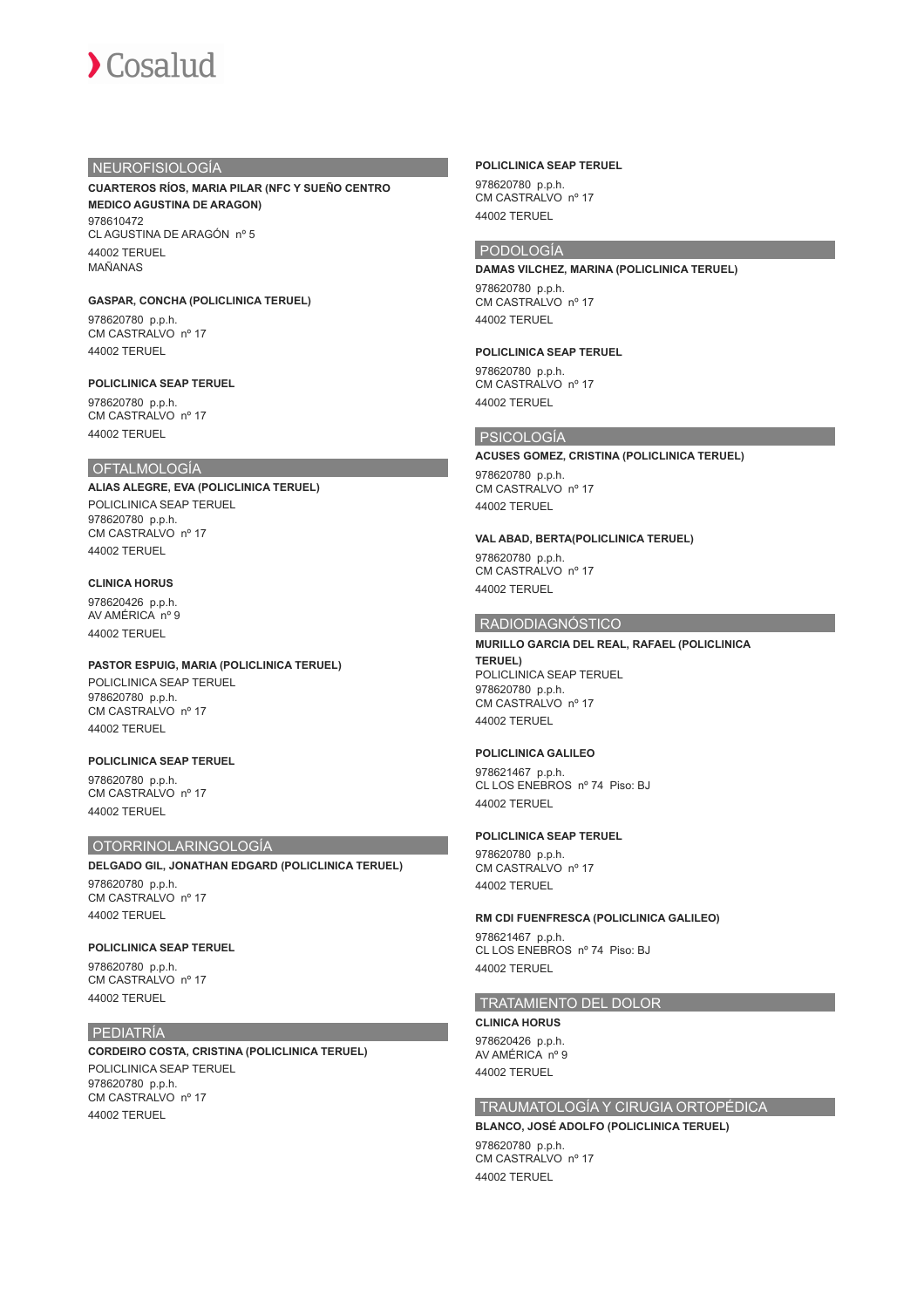# Cosalud

## **POLICLINICA GALILEO**

978621467 p.p.h. CL LOS ENEBROS nº 74 Piso: BJ 44002 TERUEL

#### **POLICLINICA SEAP TERUEL**

978620780 p.p.h. CM CASTRALVO nº 17 44002 TERUEL

## **VILLAMON LIZAMA, JERONIMO (POLICLINICA TERUEL)** 978620780 p.p.h.

CM CASTRALVO nº 17 44002 TERUEL

## UROLOGÍA

**MAZQUETI, WALID RAFIH (POLICLINICA TERUEL)** 978620780 p.p.h. CM CASTRALVO nº 17 44002 TERUEL

## **POLICLINICA SEAP TERUEL**

978620780 p.p.h. CM CASTRALVO nº 17 44002 TERUEL

## ALCAÑIZ

## ALERGOLOGÍA

#### **CENTRO ASISTENCIAL BAJO ARAGON**

978838649 p.p.h. CL BELMONTE DE SAN JOSÉ nº 21 Piso: BJ 44600 ALCAÑIZ

## **LARA ALCON, SILVIA**

978838649 p.p.h. CL BELMONTE DE SAN JOSÉ nº 21 44600 ALCAÑIZ

## ANÁLISIS CLÍNICOS

## **SYNLAB CENTRO ASISTENCIAL BAJO ARAGON**

978832372 p.p.h. CL BELMONTE DE SAN JOSÉ nº 21 Piso: BJ 44600 ALCAÑIZ

## ANGIOLOGÍA Y CIRUGÍA VASCULAR

**CENTRO ASISTENCIAL BAJO ARAGON** 978838649 p.p.h. CL BELMONTE DE SAN JOSÉ nº 21 Piso: BJ 44600 ALCAÑIZ

#### **HERNANDEZ OSMA, ESTEBAN** 978838649 p.p.h. CL BELMONTE DE SAN JOSÉ nº 21 44600 ALCAÑIZ

## **CARDIOLOGÍA**

## **CENTRO ASISTENCIAL BAJO ARAGON**

978838649 p.p.h. CL BELMONTE DE SAN JOSÉ nº 21 Piso: BJ 44600 ALCAÑIZ

### **REINOSO, RODOLFO EDUARDO**

978838649 p.p.h. CL BELMONTE DE SAN JOSÉ nº 21 44600 ALCAÑIZ

## CIRUGÍA GENERAL Y DEL APARATO DIGESTIVO

**CENTRO ASISTENCIAL BAJO ARAGON** 978838649 p.p.h. CL BELMONTE DE SAN JOSÉ nº 21 Piso: BJ 44600 ALCAÑIZ

### **MARTINEZ UBIETO, FERNANDO**

978838649 p.p.h. CL BELMONTE DE SAN JOSÉ nº 21 44600 ALCAÑIZ

## DERMATOLOGÍA

**CENTRO ASISTENCIAL BAJO ARAGON** 978838649 p.p.h. CL BELMONTE DE SAN JOSÉ nº 21 Piso: BJ 44600 ALCAÑIZ

### **RIVERA RODRIGUEZ, ÁLVARO**

978838649 p.p.h. CL BELMONTE DE SAN JOSÉ nº 21 Piso: BJ 44600 ALCAÑIZ

### ENDOCRINOLOGÍA

## **CENTRO ASISTENCIAL BAJO ARAGON**

978838649 p.p.h. CL BELMONTE DE SAN JOSÉ nº 21 Piso: BJ 44600 ALCAÑIZ

## ENFERMERÍA

#### **CENTRO ASISTENCIAL BAJO ARAGON**

978838649 p.p.h. CL BELMONTE DE SAN JOSÉ nº 21 Piso: BJ 44600 ALCAÑIZ

#### **MORENO SANCHEZ, BEATRIZ**

978838649 p.p.h. CL BELMONTE DE SAN JOSÉ nº 21 44600 ALCAÑIZ

## **RUILOPEZ HERRERO, YOLANDA**

978838649 p.p.h. CL BELMONTE DE SAN JOSÉ nº 21 44600 ALCAÑIZ

## **FISIOTERAPIA**

**CENTRO FISIOTERAPIA JOSE LUIS MILIAN** 693520200 p.p.h. AV GALÁN BERGUA nº 31 Piso: BJ 44600 ALCAÑIZ